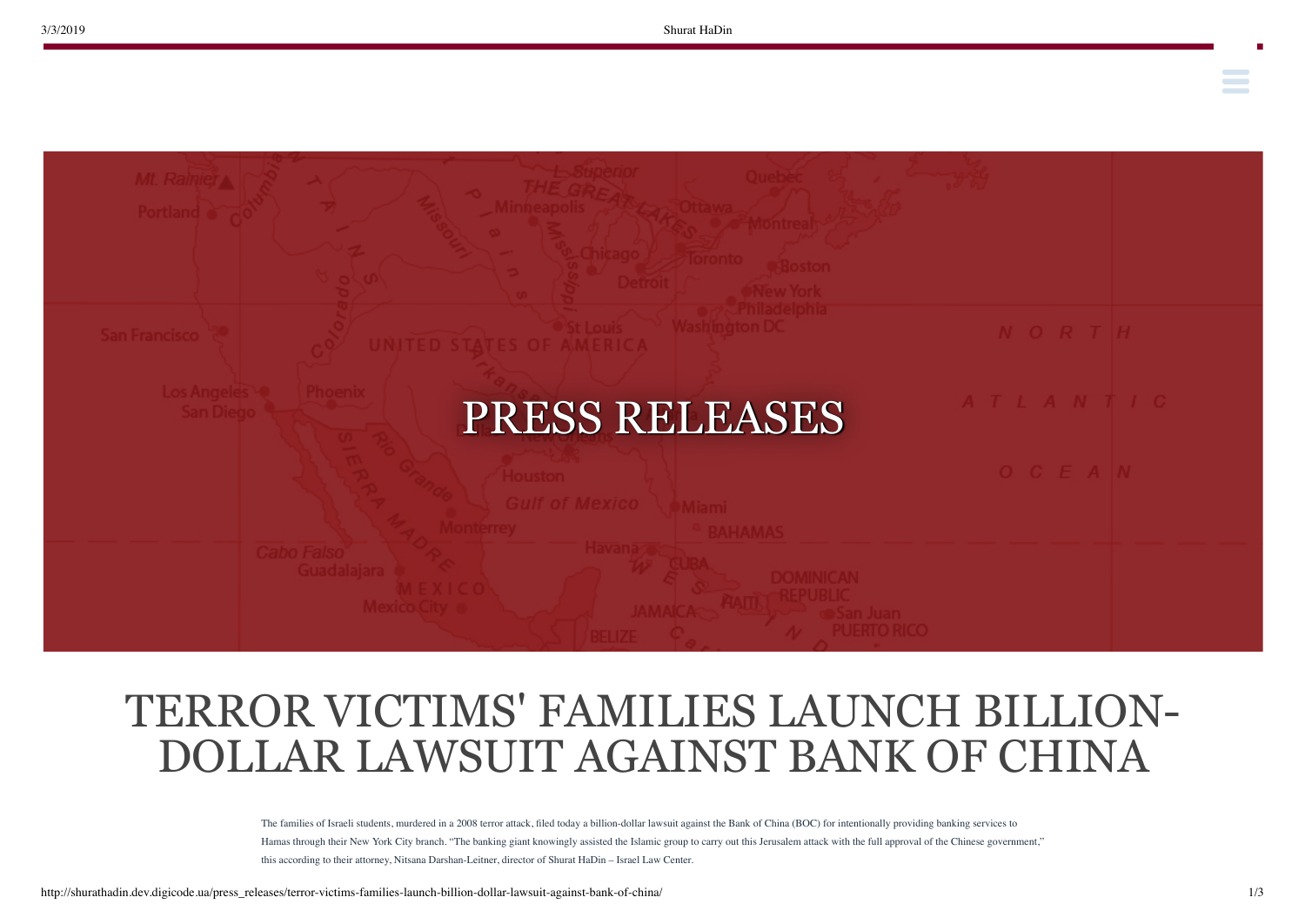Eight high school and seminary students were murdered and many others were wounded.

"Usually, US citizens have the right to file lawsuits against those who sponsor and execute terror. In this suit, we were able to make use of laws allowing non-Americans to also sue in US courts in the case of terrorism," explained Darshan-Leitner.

[The lawsuit, which was brought to the New York State Supreme Court, is on behalf of five families who lost loved ones in the shooting attack. The suit, Rot v. Bank of China](http://shurathadin.dev.digicode.ua/legal_action/rot-v-bank-of-china/)al of Chinaal of Chinaal of Chinaal of Chinaal of

The plaintiffs allege that starting in 2003, the national Chinese bank executed dozens of wire transfers for Hamas totaling several million dollars. These transfers were initiated by the Hamas leadership in Iran and Syria, processed through BOC branches in the United States and sent on to a BOC account in China operated by a senior militant. From there, the funds were transferred to Hamas and other terror groups in the Gaza Strip and West Bank.

In April 2005, Israeli counterterrorism officers met with officials from the Chinese Ministry of Public Security and China's Central Bank. The Israelis demanded that the Chinese officials take action to prevent the BOC from making any further such wire transfers. "Despite these warnings the state-owned bank, with Beijing's approval, continued to wire funds for terrorism, all while declaring that they did not consider Hamas a terrorist group," stressed Darshan-Leitner.

According to the complaint: "Most of these wire transfers were made to account #4750401-0188-150882-6 at a Bank of China branch in Guangzhou, China, in the name of `S.Z.R Al-Shurafa.' The owner of the account, Said al-Shurafa, is a senior officer and agent of both Hamas and the Islamic Jihad."

The US has designated Hamas as a terrorist organization since 1997 and as "Specially Designated Global Terrorists" since 2001. As such, Hamas is subject to strict economic sanctions intended to prevent it from conducting banking activities that help finance their attacks.

"The Bank of China is just one example of how some financial institutions flaunt the requirements of U.S. anti-terrorism regulations," said Darshan-Leitner. "Banks that supply the lifeblood of terrorism must be shut down and penalized. The Chinese should not just be suspected of stealing intellectual property and patents, counterfeiting goods or hacking computers. They support terrorism and we expect the Beijing-controlled bank to now pay dearly."

Shurat HaDin – Israel Law Center is a Tel Aviv-based civil right organization and world leader in combating the terrorist organizations and the regimes that support them through lawsuits litigated in courtrooms around the world. Fighting for the rights of hundreds of terror victims, Shurat HaDin seeks to bankrupt the terror groups and grind their criminal activities to a halt – one lawsuit at a time.

Shurat HaDin has succeeded in winning more than \$1 billion in judgments, freezing more than \$600 million in terrorist assets and in collecting \$120 million in actual payments to the victims and their families. In May, the counter-terror group won a \$332 million dollar judgment against Syria and Iran in the US district court for Washington DC. The center represented the family of an American teen killed in a 2006 Tel Aviv bombing.

[View complaint here \(http://www.scribd.com/doc/110977008/Rot-v-Bank-of-China\)](http://www.scribd.com/doc/110977008/Rot-v-Bank-of-China)

For more information (including a need for visuals, documentation, etc.):

Shurat HaDin – Israel Law Center media@israellawcenter.org shurathadinisrael@gmail.com

10 Hata'as St., Ramat Gan Phone: 972-3-7514175 Fax: 972-3-7514174